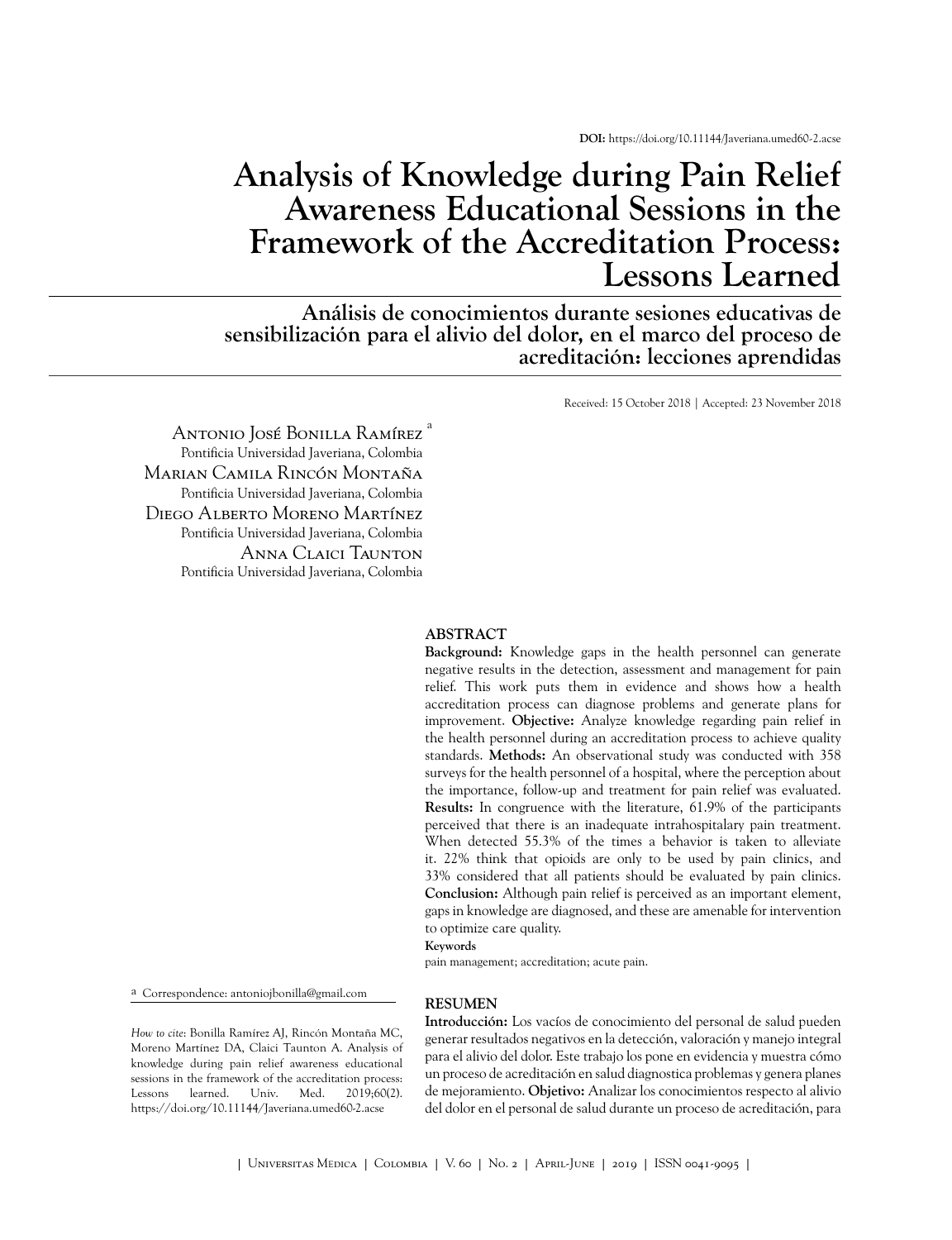lograr estándares de calidad. **Materiales y métodos:** Se realizó un estudio observacional con 358 encuestas al personal de salud de un hospital de alta complejidad, donde se evaluó la percepción sobre la importancia, seguimiento y tratamiento para el alivio del dolor. **Resultados:** En congruencia con la literatura mundial, el 61,9% de los participantes percibe que hay un inadecuado tratamiento del dolor intrahospitalario. Al detectarlo, el 55,3% de las veces se toma una conducta para aliviarlo. Un 22% piensa que los opioides solo deben ser usados por clínica de dolor, y el 33%, que todos los pacientes con dolor deberían ser evaluados por clínica de dolor. **Conclusión:** Aunque el alivio del dolor se percibe como un elemento importante, se diagnostican vacíos en el conocimiento que son susceptibles de intervención para optimizar la calidad de la atención.

#### **Palabras clave**

manejo del dolor; acreditación; dolor agudo.

### **Introduction**

More than 70% of hospitalized patients do not receive enough treatment to relieve acute pain, and this has a strong impact on their quality of life and recovery ([1](#page-5-0),[2](#page-5-1)). Pain relief should have a comprehensive approach that includes nonpharmacological and pharmacological treatment, assessment of the emotional impact, analysis of sociocultural context and comorbidities [\(3\)](#page-5-2). However, due to the lack of the skills to perform this approach, pain relief activities are limited to interpreting it as "a simple sensory experience", at best pigeonholed in nonindividualized management guides that are not flexible or adapted to different scenarios [\(3\)](#page-5-2).

Pain relief is considered to be a fundamental right and a duty on the part of health personnel ([4](#page-5-3)). In 1996, during his speech as president of the American Pain Society, James Campbell ([5](#page-5-4)) referred to pain as the fifth vital sign, in order to encourage health personnel to assess patients' pain. Given the consequences of this initiative, which initially warned about the inadequate treatment of pain, and later led to indiscriminate use of opioids, a greater commitment, knowledge and monitoring of patients with pain is required to achieve a balanced treatment and avoid excessive administration of analgesic medications, and their side effects ([6](#page-5-5)).

The Joint Commission on Accreditation of Healthcare Organizations, in the section about pain-relief standards, has created specific guidelines to manage it, in order to educate health personnel and provide institutional guidelines for the proper monitoring and treatment of acute pain ([7\)](#page-5-6). Opioid abuse is a current public health problem. This fact has made it necessary to modify these guidelines to maintain the balance between good pain control and an appropriate and rational use of opioids ([8](#page-5-7)). In this way, a greater awareness of pain relief and responsible prescription of analgesics is sought ([1](#page-5-0)[,9](#page-5-8)).

This article describes the findings of the process of evaluating the basic knowledge of the health personnel of a tertiary hospital, the Hospital Universitario San Ignacio (HUSI), during the process of creating awareness on pain relief, in the framework of its accreditation process. Thus, we evaluated the need to educate and train health personnel in pain management, to achieve institutional quality standards. In March 2016, the Colombian Institute of Technical Standards and Certification awarded HUSI accreditation for its high-quality standards in its inpatient and outpatient components. This process took more than six years and required the institution to make administrative and care adjustment adaptations ([10](#page-5-9)).

### **Materials and methods**

Surveys were carried out of the hospital health personnel (doctors, nurses, nursing assistants and administrative staff) before a training activity on pain relief. All the participants were volunteers, and they read in advance the purpose and characteristics of the survey.

The questionnaires were anonymous, to protect the participant's identity and personal information, to avoid biases in the responses. Autonomy was fully respected, and they were allowed to withdraw from the survey whenever they wanted to, even if they had not completed the questionnaire. The present observational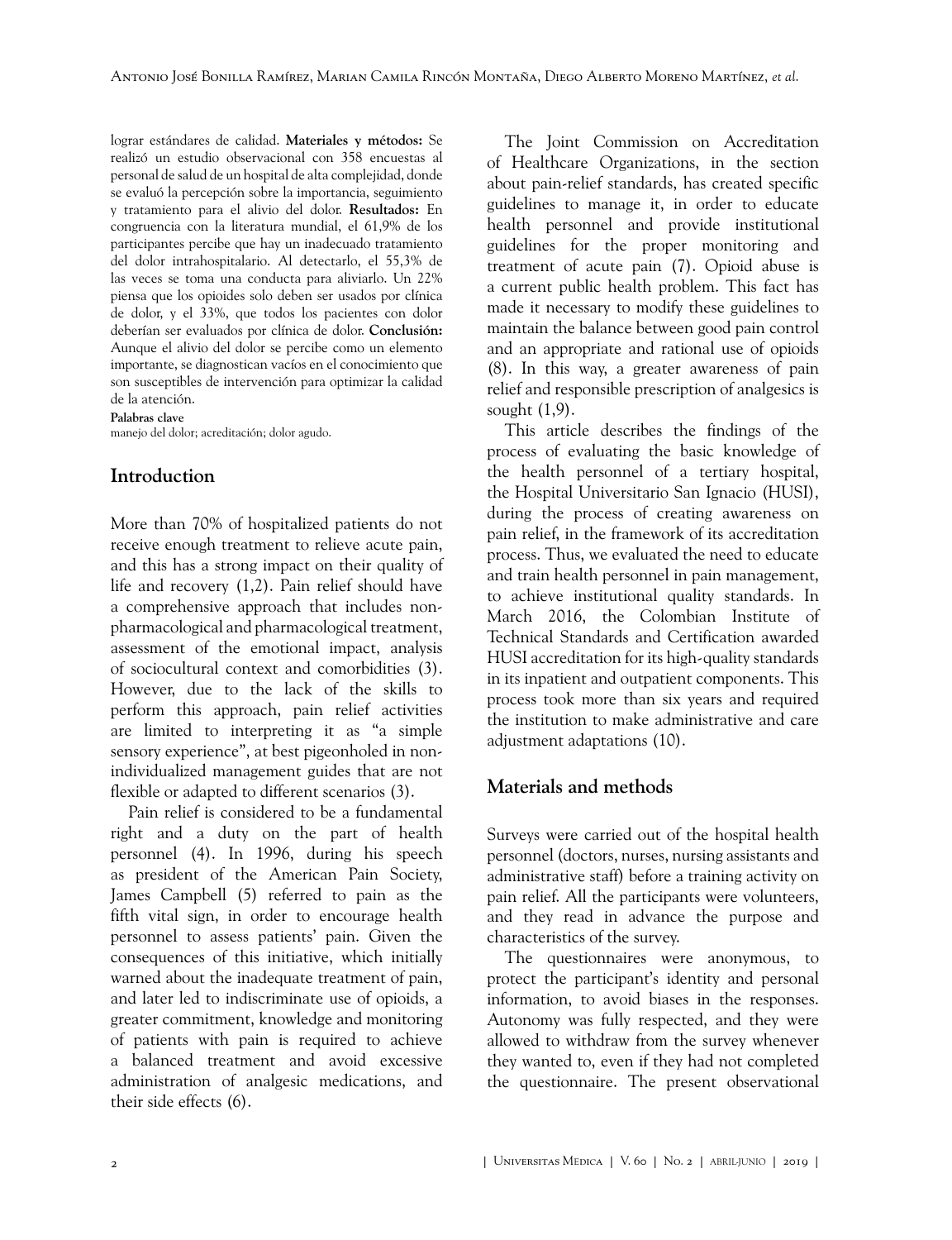study was done for academic purposes to generate percentages and statistical studies.

*Participant selection and description*. A convenience sampling was used without the intention of looking for a population with specific knowledge on the subject. Health professionals from different areas of HUSI with different levels of training were surveyed, in order to obtain a sample of what would be the interdisciplinary team in charge of pain relief.

*Technical information*. The information was collected through an 11-point self-administered survey. Of the 361 surveys conducted, 358 were analyzed and 3 were excluded, as they were incomplete by more than 50%.

In this questionnaire, different variables were evaluated and analyzed:

Characterization of the respondents, based on their training level, age and time of service in the institution (HUSI).

Perception of the importance, monitoring and management of pain relief in the institution.

Pain relief monitoring and management performed by the respondent.

Methodology and scales used to assess pain intensity at the institution

Measures that the respondent takes in managing patients with pain

Perception on the use of analgesics such as opioids

Analgesic administration route

Appropriateness of consultation to a pain clinic

#### **Results**

A total of 358 surveys of 11 questions were completed by the HUSI healthcare staff. Regarding the relevance of in-hospital pain relief, 100% of respondents consider it extremely or very important ([Figure](#page-2-0) 1). 61.9% of the respondents consider that there is insufficient pain control [\(Figure](#page-3-0) 2). 10.3% never ask or record patient's pain in the electronic medical record; an additional 2.5% consider doing it only in postoperative patients, and 31% does it irregularly ([Figure 3](#page-3-1)). When it comes to identifying moderate to severe pain, 55.3% take measures to relieve it [\(Figure 4\)](#page-3-2). When assessing pain, 77.6% of respondents use a scale in order to objectify it ([Figure 5](#page-3-3)). However, 44.2% do not know the tools of the electronic medical record to record it [\(Figure 6\)](#page-3-4). 89.9% consider that the patient's pain should be assessed every time the healthcare staff meets with him/her ([Figure 7\)](#page-3-5). In case of failure of the analgesic scheme, 93.5% consider that it would be appropriate to change it with a medical order ([Figure 8\)](#page-4-0). 45.2% consider that the best analgesic administration route is the oral route, and 46% consider that the best one is the intravenous route ([Figure 9](#page-4-1)). Regarding the use of powerful opioids in hospitalized patients, 74% consider that they can be used routinely with a medical order, and 22.9% think that they should only be prescribed by a pain clinic [\(Figure 10\)](#page-4-2). 75.9% of respondents believe that pain clinic should be consulted only when the analgesic scheme is ineffective; however, 33.8% would consult pain clinic for all patients, even before trying an analgesic scheme ([Figure 11\)](#page-4-3).

#### <span id="page-2-0"></span>Figure 1

*How important is pain relief in the context of the overall treatment of a hospitalized patient?*

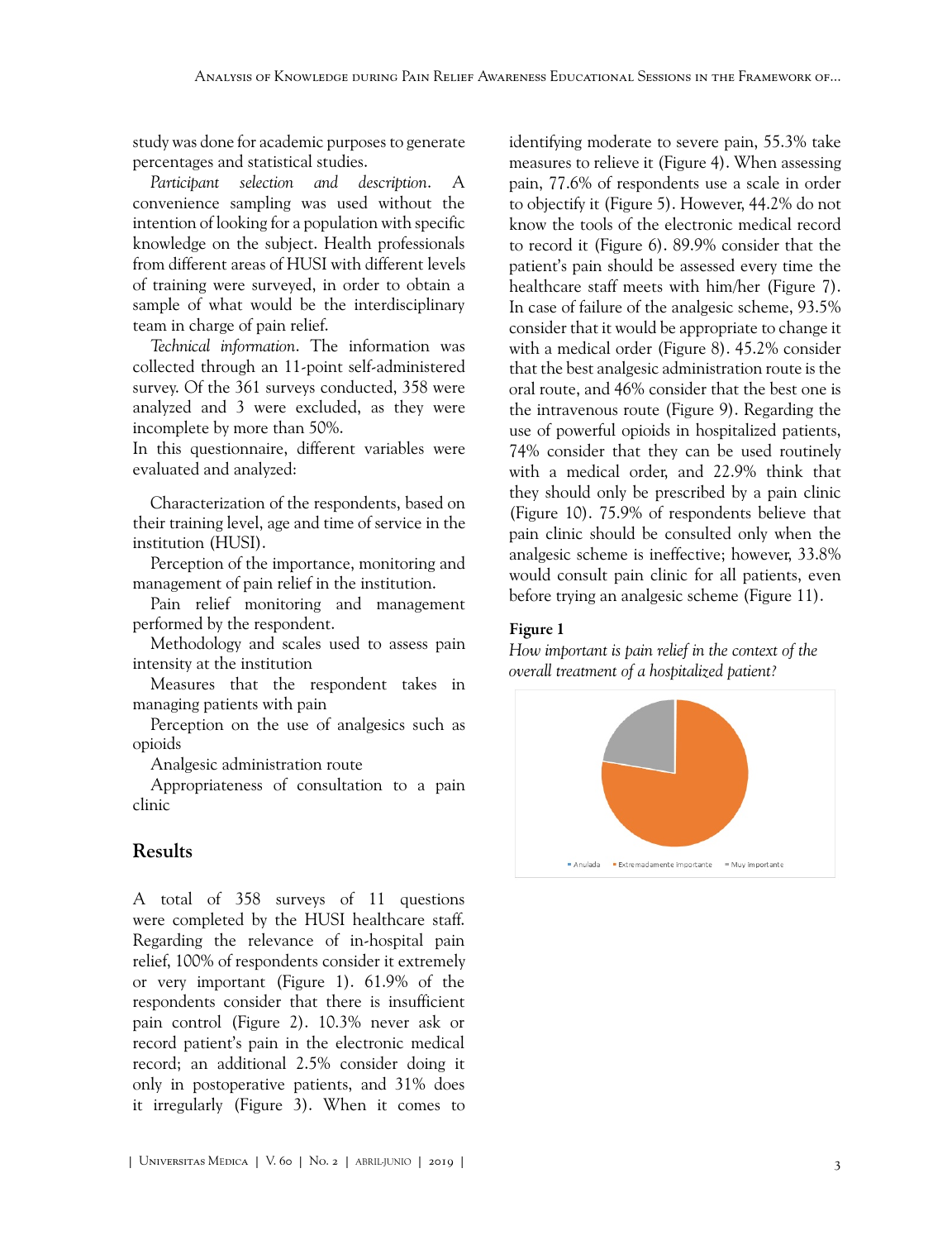Antonio José Bonilla Ramírez, Marian Camila Rincón Montaña, Diego Alberto Moreno Martínez, *et al*.

#### <span id="page-3-0"></span>Figure 2

*Do you consider that pain control of patients hospitalized in HUSI is adequate?*



### <span id="page-3-1"></span>Figure 3

*How often do you ask about pain and record the information in the medical record?*



### <span id="page-3-2"></span>Figure 4

*How often, when encountering a patient in pain, do you take measures to alleviate the pain?*



### <span id="page-3-3"></span>Figure 5

*What scale do you use to assess pain?*



### <span id="page-3-4"></span>Figure 6

*Does the Integrated Hospital Administration System (SAHI, by its Spanish acronym) have a tool to assess HUSI patients' pain?*



### <span id="page-3-5"></span>Figure 7

*How often do you think the pain of hospitalized patients should be assessed?*

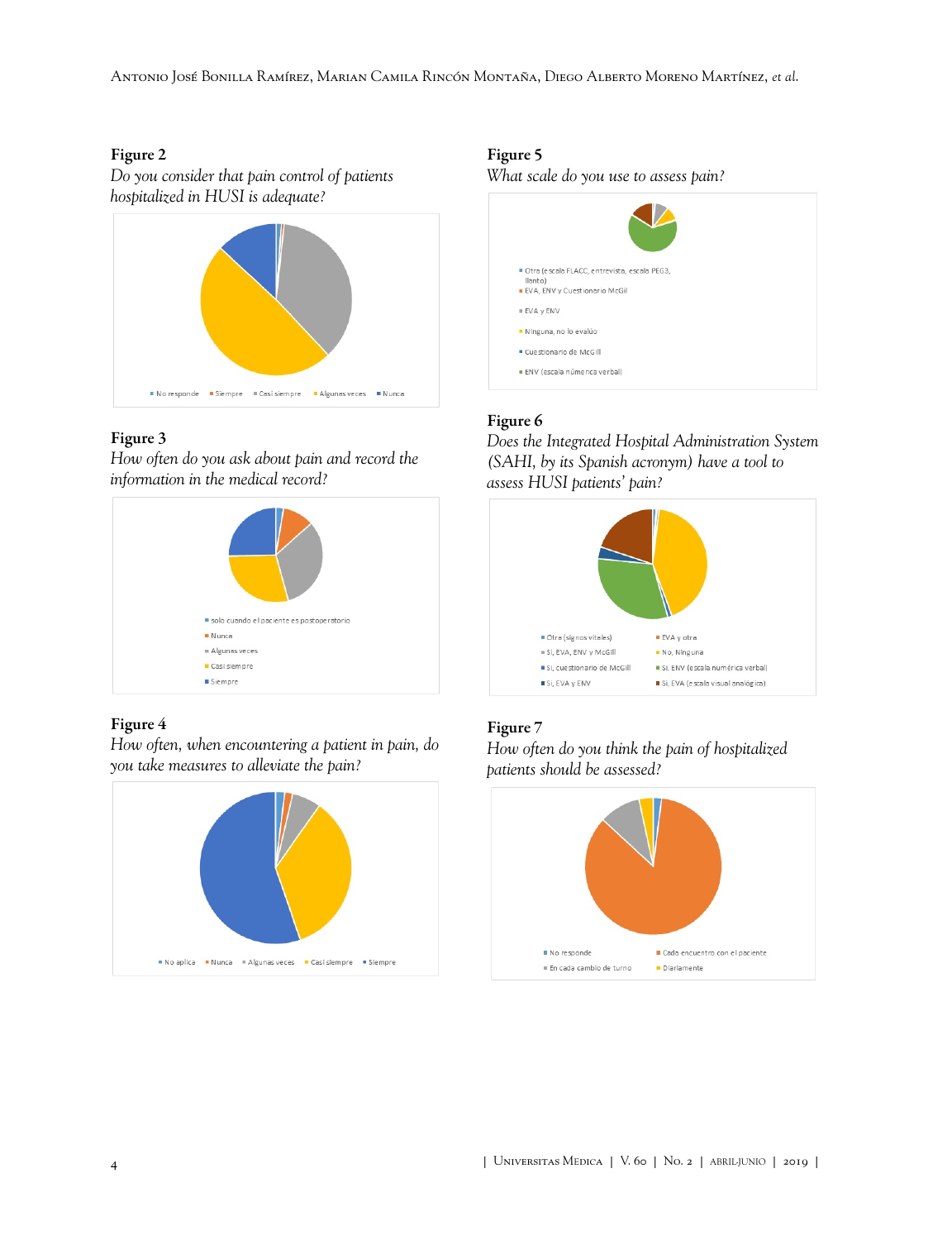#### <span id="page-4-0"></span>Figure 8

*If a patient is prescribed an analgesic scheme but continues to experience moderate to severe pain, what measures should be taken?*



#### <span id="page-4-1"></span>Figure 9

*What is the best analgesic administration route for hospitalized patients with an oral route?*



#### <span id="page-4-2"></span>Figure 10

*Regarding the use of potent opioids in hospitalized patients, you think that...*



### <span id="page-4-3"></span>Figure 11

*With regard to consultation to a pain clinic, you think that...*



## **Discussion**

Several authors have documented the lack of knowledge of health personnel regarding pain anatomy and physiology, the assessment and differences between acute and chronic pain, as well as pain control [\(11](#page-5-10)). The data highlights the importance and need for interdisciplinary education in pain relief, and although all participants consider it very important, more than half think that it is not adequately controlled. This phenomenon may be because the health personnel does not recognize or adequately manage pain relief ([12](#page-6-0)). Gaps were found in the recording of information on pain by health personnel, as well as in the knowledge on the correct analgesic administration route, the scales available to assess pain and the right time to consult the pain clinic.

61.9% of the hospital patients with acute pain do not receive adequate treatment, a fact that is consistent with the literature on the subject [\(1\)](#page-5-0). Effective and directed patient-doctor communication allows the patient to mention that he/she feels pain and to describe it in detail [\(12](#page-6-0)). However, almost a third of the surveyed population asks and records irregularly information on the patient´s pain. Although two-thirds of the respondents identify the need to record the level of pain in the electronic medical record, more than 40% do not know the main tools to do so, which implies little familiarity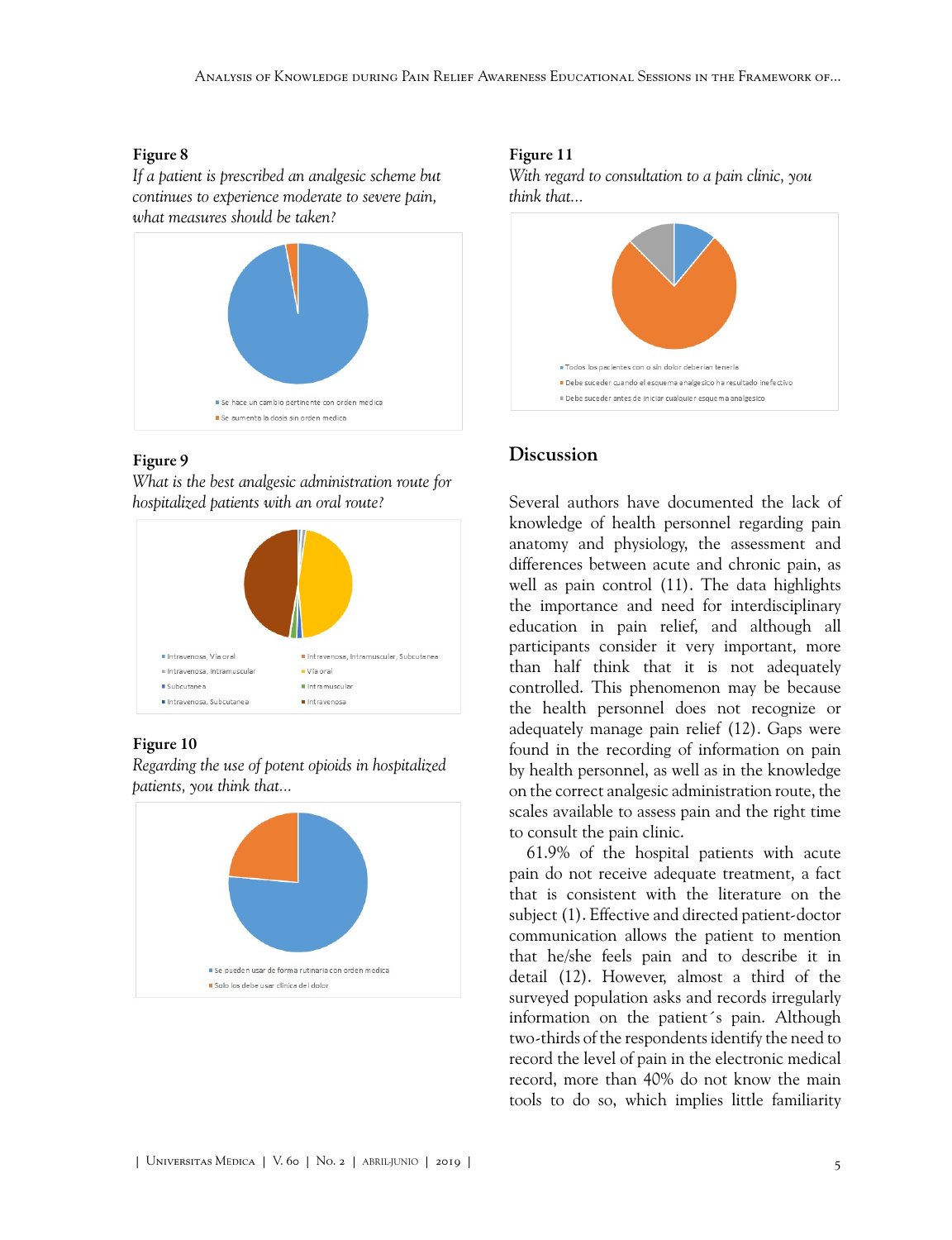with the scales available to objectify the painful symptom.

About half of the surveyed population considers that the best analgesic administration route is the intravenous route, although the findings on the subject show that the best route is oral, if available [\(13](#page-6-1)).

In view of the ignorance about pain approach and treatment, it is logical to consider resorting to the institutional pain clinic, so three-quarters of the surveyed population consider that it is necessary to consult the pain clinic when the analgesic scheme is ineffective [\(14](#page-6-2)). However, the remaining third requests for pain clinic support without having tried any analgesic scheme.

### **Conclusion**

A comprehensive and multidisciplinary pain approach is a key element to evaluate the quality of a health service. The lack of skills of the health personnel in this regard is a significant limitation to achieve good results. Once the problem is detected, plans can be generated to improve training and ensure that the health personnel has the necessary skills, through virtual methods and workshops.

Including a pain relief program in the health services would empower the staff to provide good pain management and followup. This would improve the quality of care, reduce hospitalization costs, improve patient satisfaction, and would constitute a clear indicator of a high-quality service [\(15\)](#page-6-3).

# <span id="page-5-0"></span>**References**

1. Smith RJ, Rhodes K, Paciotti B, Kelly S, Perrone J, Meisel ZF. Patient perspectives of acute pain management in the era of the opioid epidemic. Ann Emerg Med. 2015;66(3):246-52.

<span id="page-5-1"></span>2. Rawal N. 10 years of acute pain services--achievements and challenges. Reg Anesth Pain Med. 1999;24(1):68-73.

<span id="page-5-2"></span>3. Morone N, Weiner D. Pain as the fifth vital sign: exposing the vital need for pain education. Clin Ther. 2013;35(11):1728-32.

<span id="page-5-3"></span>4. Saruwatari Zavala G, Siqueiros-García JM. El alivio del dolor: ¿es un derecho humano? Rev la Soc Esp del Dolor. 2012;19(3):147-56.

<span id="page-5-4"></span>5. Campbell J. The fifth vital sign revisited. Pain. 2016;157(1):3-4.

<span id="page-5-5"></span>6. Lucas CE, Vlahos AL, Ledgerwood AM. Kindness kills: The negative impact of pain as the fifth vital sign. J Am Coll Surg. 2007;205(1):101-7.

<span id="page-5-6"></span>7. The Join Commission. Facts about Joint Commission accreditation standards for health care organizations: Pain assessment and management [Internet]. 26 de febrero de 2018 [Cited 2018 Nov 18]. Avalaible at: [https://www.jointcommission.org/to](https://www.jointcommission.org/topics/pain_management.aspx) [pics/pain\\_management.aspx](https://www.jointcommission.org/topics/pain_management.aspx)

<span id="page-5-7"></span>8. Gostin LO, Hodge JG, Noe SA. Reframing the opioid epidemic as a national emergency. JAMA. 2017;318(16):1539-40. [https://doi.org/](https://doi.org/10.1001/jama.2017.13358) [10.1001/jama.2017.13358](https://doi.org/10.1001/jama.2017.13358)

<span id="page-5-8"></span>9. Melotti RM, Samolsky-Dekel BG, Ricchi E, Chiari P, Di Giacinto I, Carosi F, et al. Pain prevalence and predictors among inpatients in a major Italian teaching hospital. A baseline survey towards a pain free hospital. Eur J Pain. 2005;9(5):485-95.

<span id="page-5-9"></span>10. El Tiempo. El Hospital Universitario San Ignacio recibió acreditación de calidad [Internet]. 2 de marzo de 2016 [Cited 2018 Nov 18]. Avalaible at: [https://www.eltiempo.com/archivo/](https://www.eltiempo.com/archivo/documento/CMS-16526089) [documento/CMS-16526089](https://www.eltiempo.com/archivo/documento/CMS-16526089)

<span id="page-5-10"></span>11. Wikström L, Eriksson K, Fridlund B, Årestedt K, Broström A. Healthcare professionals' descriptions of care